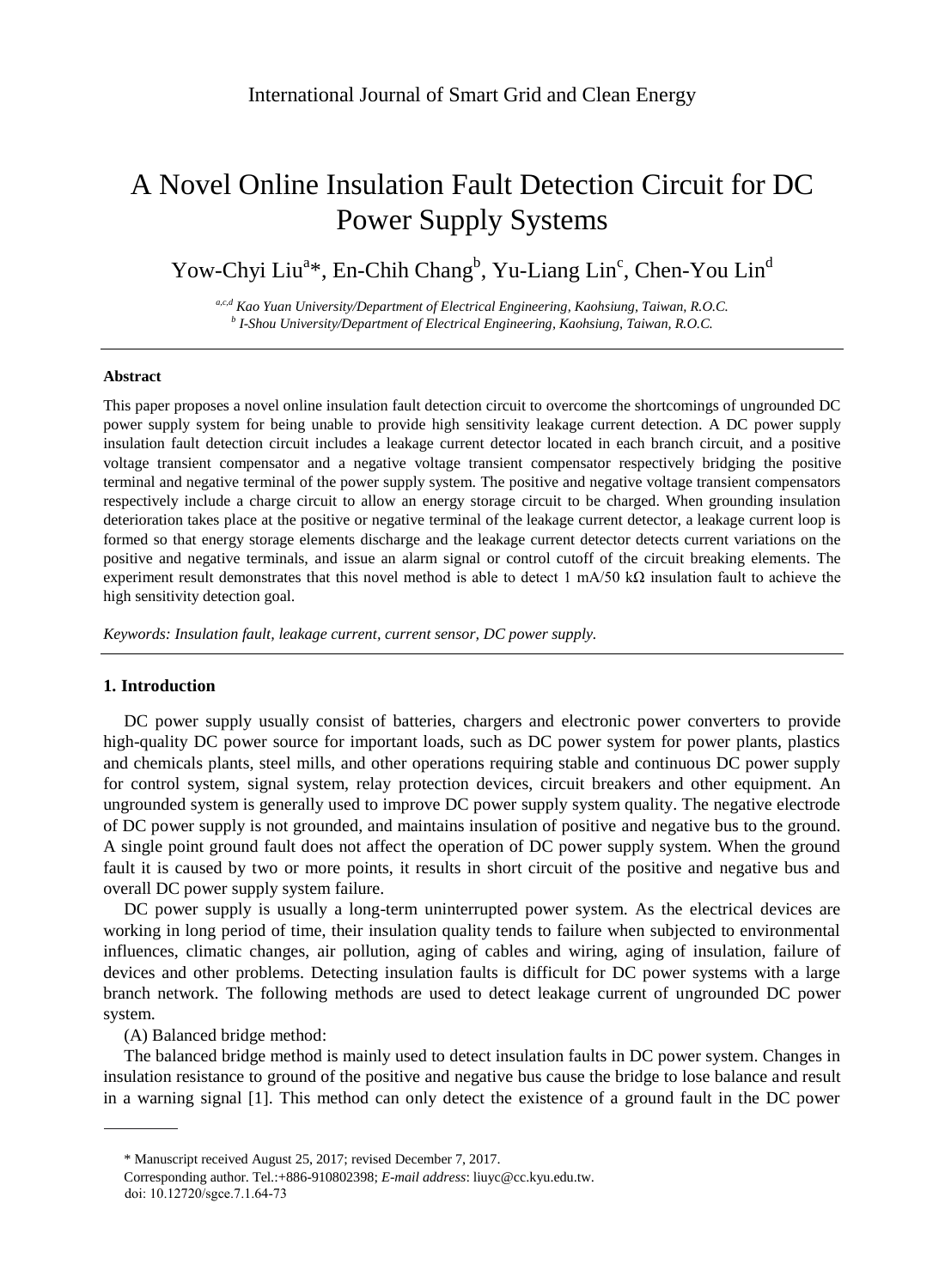supply system, and an insulation check must be performed on every branch loop before the affected branch circuit can be identified. Therefore, this method cannot achieve automatic online and real-time detection and warning of ground fault.

(B) Unbalanced bridge method:

The unbalanced bridge detection method is a modification of balanced bridge method [2]-[6]. This method is applicable for the positive and negative bus when their insulation resistance falls are equal, and can also detect the insulation resistance value of the positive and negative bus to ground. However, this method cannot identify which branch circuit has a ground fault, and so each branch circuit requires a branch leakage current detector. The positive and negative bus must be fitted with a resistor when using the unbalanced bridge method to detect the fault, reducing the insulation of the DC power system. (C) AC signal source injection method:

The basic principle of this method is to inject a low frequency AC signal source in the positive and negative bus, and then use an AC current sensor to detect the low frequency AC current signal of the branch circuit [7]-[11]. The ground resistance can then be calculated based on the magnitude and phase angle of this current. When the measured resistance value is below the set value, this branch circuit has a ground fault. Due to micro electro mechanical devices recently using numerous anti-interference capacitors as a transient voltage compensator, this increases the capacitance in the DC power supply system and results in larger capacitance current [12]. AC signal source injection to detect ground fault point thus is ineffective for ground fault detection of a branch circuit. That is, when the ground capacitance current exceeds the leakage current value of the standard of insulation resistance, it generates a false alarm that affects the correct determination of the insulation false detection device.

(D) Portable leakage current test instrument method:

The operating principle of this method resembles that of the AC signal injection method. The portable instrument can be moved to any detection location, and its mobility simplifies the location of the ground fault point of any branch circuit. However, due to the present product having poor compatibility and low anti- interference capability on all kinds of DC power supply systems, its accuracy in ground fault detection is low and so it has not been extensively applied.

This paper proposes a novel ungrounded DC insulation fault detection device that uses capacitor group and grounds the intermediate point of the capacitor group to form a leakage current path. This allows automatic real-time detection of DC system insulation fault, and is characterized by high detection sensitivity, no need to inject AC signal source into the system.

## **2. Conventional Ground Fault Detection Method**

Fig. 1 shows the conventional ground fault detection circuit of DC power system [13]. To improve the sensitivity of leakage current detection, the system shunt of the positive and negative bus to the ground is connected with resistance *R*. The resistance *R* should not be too small because excessively small resistance seriously reduces the insulation performance of the DC power system, and the *R* should not be too large either; otherwise, the leakage current loop will be smaller than the minimum current detection scope, preventing successful ground fault detection.



Fig. 1. The conventional ground fault detection circuit.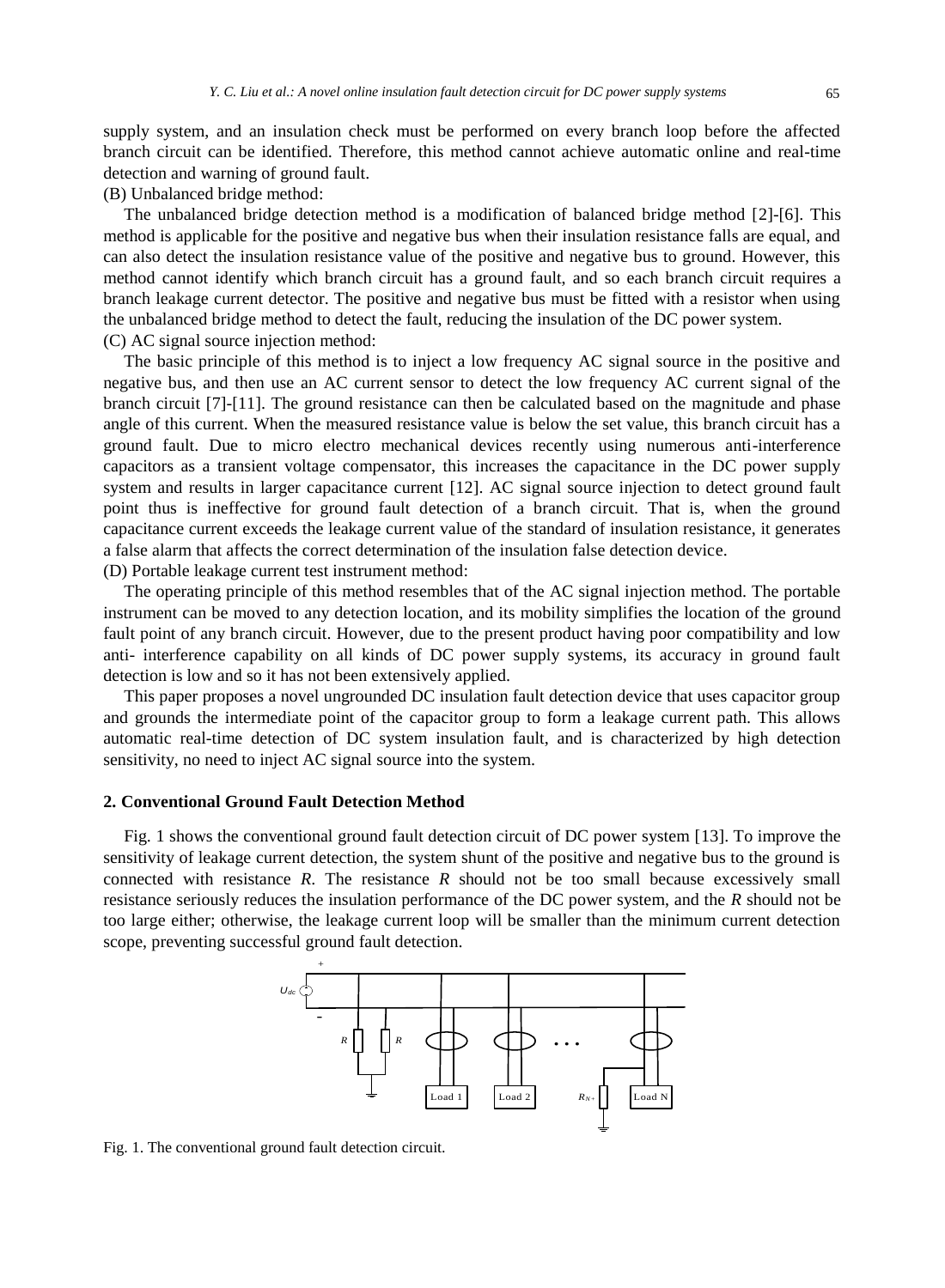This paper proposes a novel online insulation fault detection circuit to overcome the shortcomings of ungrounded DC power supply system for being unable to provide high sensitivity leakage current detection. In this paper, the capacitor group is used to connect with positive and negative bus and ground the intermediate point of the capacitor group, and that each branch loop is installed with a leakage current detection device. When insulation fault occur in the system, the capacitor is able to provide a leakage current return path and discharge through the stored energy in the capacitor. This will allow the Hall effect current sensor to detect the difference of positive and negative bus current, and deliver warning signal or control the breaker to cut off the power supply.

#### *2.1. Structure of the proposed insulation fault detection*

Fig. 2 shows the proposed online insulation fault detection circuit for DC power supply. This circuit comprises two sections: capacitor grounding with the current limiting module and leakage current detection module. The former is installed on the main bus, and consists of a positive voltage transient compensator and a negative voltage transient compensator. The latter are installed on every branch, and consist of a Hall effect current sensor, voltage level regulator, filter amplifier, voltage comparator and alarm device.

The positive voltage transient compensator includes a first charge circuit, a first energy storage circuit, and a first discharge circuit. The first charge circuit includes a first diode  $D_{II}$  and  $R_{II}$  which has one end connected to the positive terminal of the power supply system and another end coupled with the first energy storage circuit in series. The first energy storage circuit has another end grounded and includes a resistor  $R_{12}$  and a first energy storage element *C1* coupled in parallel. The first discharge circuit is coupled with the first charge circuit in parallel, and includes a first one-way discharger  $D_{12}$  and a current limiting resistor  $R<sub>1</sub>$  coupled in series.





The negative voltage transient compensator is includes a second charge circuit, a second energy storage circuit, and a second discharge circuit. The second charge circuit includes a diode  $D_{21}$  and  $R_{21}$  which has one end connected to the negative terminal of the power supply system and another end coupled with the second energy storage circuit in series. The second energy storage circuit has another end grounded and includes a resistor  $R_{22}$  and a second energy storage element  $C2$  coupled in parallel. The second discharge circuit is coupled with the second charge circuit in parallel, and includes a second one-way discharger *D<sup>22</sup>* and a current limiting resistor  $R_2$  coupled in series.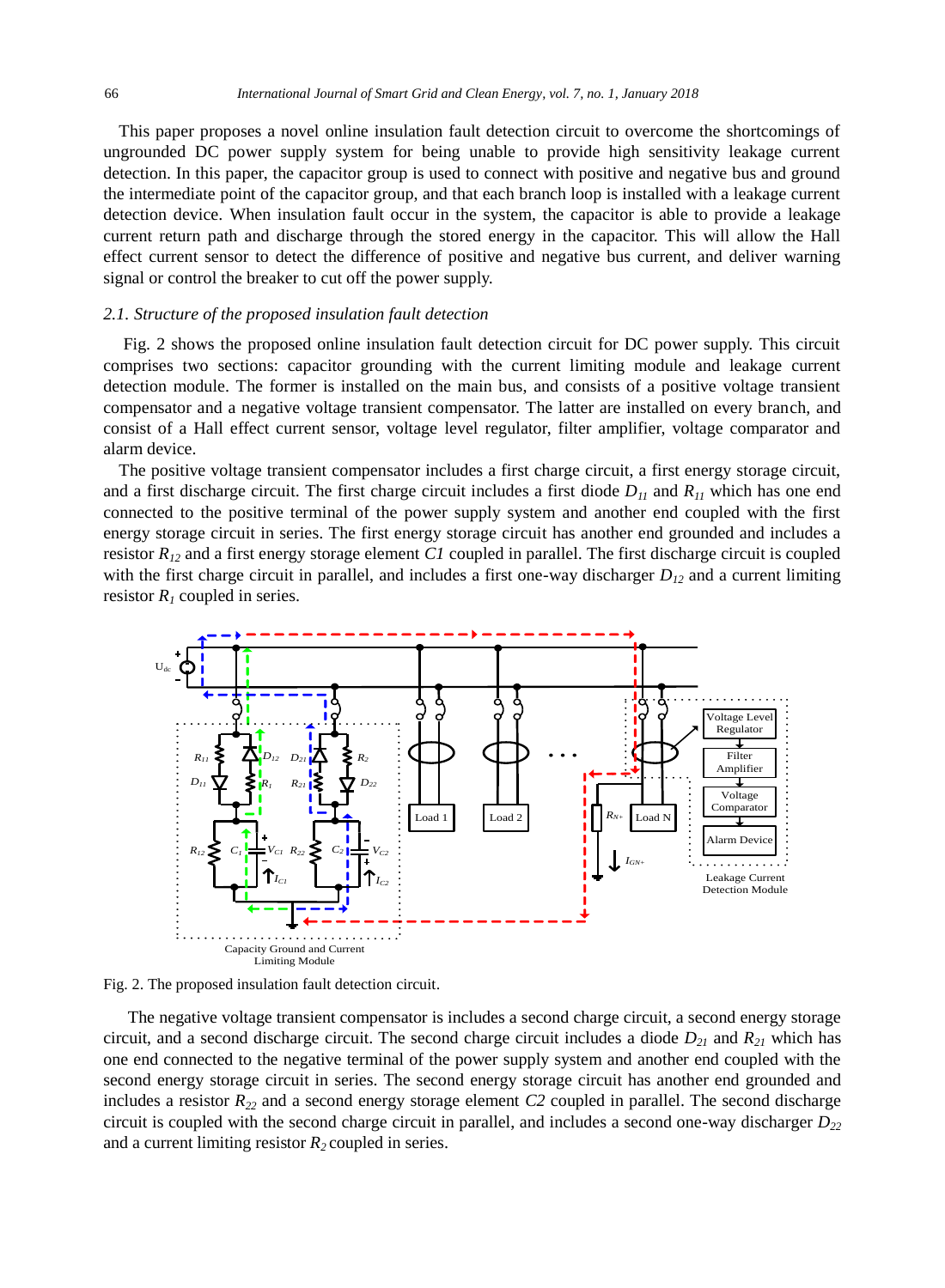The charging loop is formed by capacitors *C1* and *C2*, with the connected terminal of *C1* and *C2* being grounded. Capacitor *C1* and *C2* are charged to store the energy through diodes  $D_{11}$  and  $D_{21}$ . If insulation deterioration occurs on the positive or negative bus to ground, a return path for leakage current can form through the capacitor grounding.

In the event of an insulation fault, the capacitor is able to provide a leakage current return path and discharge via the energy stored in the capacitor. This allows the Hall effect current sensor to detect the difference between the positive and negative bus current, and deliver a warning signal or control the breaker to cut off the fault circuit to achieve high sensitivity detection. Furthermore, this detection circuit can help the operator identify whether such a loop of the DC electric network has already occurred with insulation deterioration and provide real-time warnings regarding online leakage current.

#### *2.2. Fault current analysis*

Fig. 2 shows the path of the leakage current for DC power supply. This circuit comprises two sections: capacitor grounding with the current limiting module and leakage current detection module. The former is installed on the main bus, and consists of a positive voltage transient compensator and a negative voltage transient compensator. The latter are installed on every branch, and consist of a Hall effect current sensor, voltage level regulator, filter amplifier, voltage comparator and alarm device.

Fig. 2 shows the leakage current path of the positive bus while grounding.  $I_C(t)$  is defined as the current flows from ground to the capacitor  $CI$ ,  $I_{C2}(t)$  is defined as the current flows from ground to the capacitor *C2*,  $V_{C1}(t)$  denotes the voltage of capacitor *C1*, and  $V_{C2}(t)$  denotes the voltage of capacitor *C2*.

Based on Kirchhoff's voltage law, leakage current is expressed in the following Eqn.:

$$
\frac{R_{12} + R_1}{R_{12}C_1} \int_0^t I_{C1}(t)dt + I_{C1}(t)R_1 - \frac{R_{12} + R_1}{R_{12}} V_{C1}(0) + I_{GN+}(t)R_{N+} = 0
$$
\n(3)

$$
\frac{1}{C_2} \int_0^t I_{C_2}(t)dt + V_{C_2}(0) + I_{C_2}(t)R_{21} - U_{dc} + I_{GN+}(t)R_{N+} = 0
$$
\n<sup>(4)</sup>

where  $V_{C1}(0)$  denotes the initial voltage of capacitor *C1*, and  $V_{C2}(0)$  denotes the initial voltage of capacitor *C2*.

According to Kirchhoff's Current Law, the leakage current circuit is given by:

$$
I_{GN+}(t) = I_{C1}(t) + \frac{1}{R_{12}C_1} \int I_{C1}(t)dt - \frac{V_{C1}(0)}{R_{12}} + I_{C2}(t) + \frac{1}{R_{22}C_2} \int I_{C2}(t)dt + \frac{V_{C2}(0)}{R_{22}}
$$
(5)

 $I_{C1}(t)$  and  $I_{C2}(t)$  are detailed as follows:

 $I_{C1}(t)$ :  $I_{C1}(t)$  is formed by the *C1* discharges. When insulation deterioration occur on the positive bus, the energy stored in capacitor *C1* discharges through diode  $D_{12}$  and current limiting resistor  $R_I$ *.* When the energy stored in capacitor *C1* gradually reduces, its voltage *VC1* follows suit. Finally, when the steady state is reached, *VC1* remains at a smaller voltage level and capacitor *C1* no longer releases energy, indicating interruption of the leakage current path.

 $I_{C2}(t)$ : The other leakage current  $I_{C2}(t)$  forms from the DC power supply by ground fault resistance, charges capacitor *C2*, then flows through the diode *D<sup>21</sup>* and *R21*, and finally returns to the negative terminal of DC power supply. As the energy stored in capacity *C2* increases, so too does voltage *VC2*. After this circuit reaches a steady state, *VC2* remains higher. When insulation deterioration occurs on the positive bus, *VC2* exceeds *VC1*; otherwise, when insulation deteriorates on the negative bus, *VC1* exceeds *VC2*.

Using variables  $V_{C1}$  and  $V_{C2}$ , simultaneous Eqns. (3)-(5) are rewritten into Eqns. (6)-(8).

$$
-V_{C1}(t) - R_1 C_1 V'_{C1}(t) - \frac{R_1}{R_{12}} V_{C1}(t) + I_{GN+}(t) R_{N+} = 0
$$
\n<sup>(6)</sup>

$$
V_{C2}(t) + R_{21}C_2V'_{C2}(t) + \frac{R_{21}}{R_{22}}V_{C2}(t) - U_{dc} + I_{GN+}(t)R_{N+} = 0
$$
\n(7)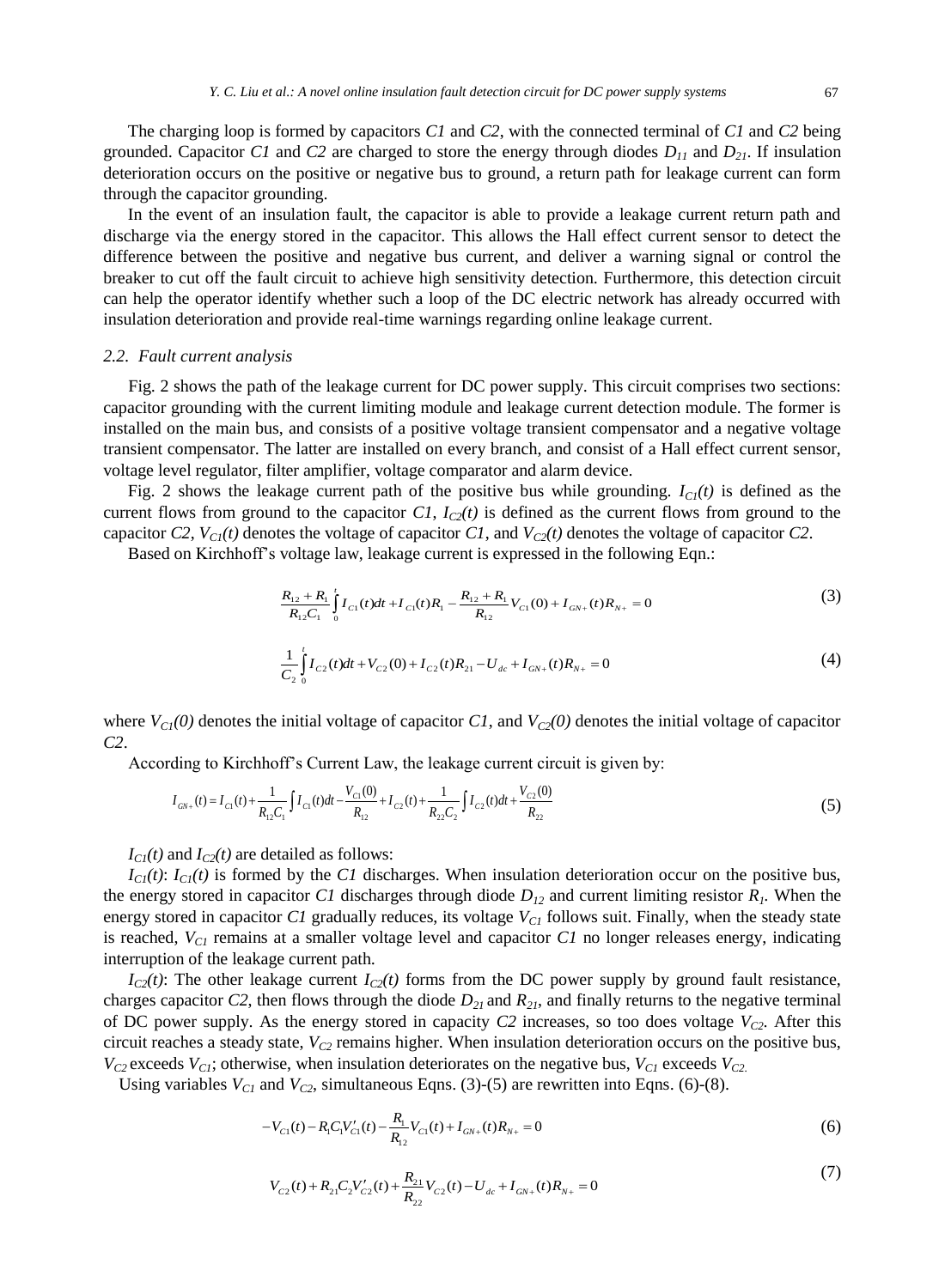$$
I_{GN+}(t) = -C_1 V'_{C1}(t) - \frac{1}{R_1} V_{C1}(t) + C_2 V'_{C2}(t) + \frac{1}{R_2} V_{C2}(t)
$$
\n(8)

The above Eqns. are simplified into the state Eqns. (9) and (10).

$$
V'_{C1}(t) = -\frac{R_1 R_{21} + R_1 R_{N+} + R_{12} R_{21} + R_{12} R_{N+} + R_{21} R_{N+}}{(R_1 R_{21} + R_1 R_{N+} + R_{21} R_{N+}) R_{12} C_1} V_{C1}(t)
$$
  

$$
-\frac{R_{N+}}{(R_1 R_{21} + R_1 R_{N+} + R_{21} R_{N+}) C_1} V_{C2}(t)
$$
  

$$
+\frac{R_{N+}}{(R_1 R_{21} + R_1 R_{N+} + R_{21} R_{N+}) C_1} U_{dc}
$$
  

$$
V'_{C2}(t) = -\frac{R_{N+}}{(R_1 R_{21} + R_1 R_{N+} + R_{21} R_{N+}) C_2} V_{C1}(t)
$$
  

$$
-\frac{R_1 R_{21} + R_1 R_{22} + R_1 R_{N+} + R_{21} R_{N+} + R_{22} R_{N+}}{(R_1 R_{21} + R_1 R_{N+} + R_{21} R_{N+}) R_{22} C_2} V_{C2}(t)
$$
  

$$
+\frac{R_1 + R_{N+}}{(R_1 R_{21} + R_1 R_{N+} + R_{21} R_{N+}) C_2} U_{dc}
$$
  
(10)

The fault resistance, capacitors *C1* and *C2*, discharge current limiting resistors  $R<sub>1</sub>$  and  $R<sub>2</sub>$ , charge current limiting resistors  $R_{11}$  and  $R_{21}$ , and system voltage all are able to affect the fault current. Consequently, capacitors *C1* and *C2*, resistors  $R_1$  and  $R_2$ , and resistors  $R_{11}$  and  $R_{21}$ , can change the fault current value and fault duration. This fault detection circuit can detect the minimum fault current 1 mA and maximum insulation fault resistance 50 kΩ.

 $1^{11}21 + 1^{11}N_{N+} + 1^{12}1^{11}N_{+}$ 

In the event of DC power supply failure, fault detection should be as fast as possible, preferably within a few milliseconds. When the system reaches a steady state, *C1* is unable to release energy and *C2* is unable to charge. At this time, the leakage current path does not turn on. Hence, the DC insulation fault detector proposed here does not reduce the insulation level of DC power systems, and can maintain the insulation performance of the original ungrounded system.

#### *2.3. Voltage transient compensators*

When the input voltage changes, for example when it falls below a certain level or the power source fails, then unless batteries, capacitors or other energy storage devices are used, a power interruption affects normal operating load. The damage from power failure is minimized if the power failure can be detected instantaneously and the system voltage maintained using stored energy until a response can occur through data backup or power transfer.

The stored energy in the capacitor used to reduce a voltage drop can be used to calculate the capacitor size based on the minimum permissible voltage, hold up time and load size. Power flow can be set to run with constant resistance, current and power, and these can affect the capacitor designs.

If load is assumed to be constant resistance *RL*, then the voltage change after power outage is indicated in Eqn. (11):

$$
V_{dc}(t) = V_{dc}(t_0) \times e^{-t/R_L C}
$$
\n(11)

From Eqn. (11), the capacitor *C* is obtained as:

$$
C \ge -\frac{T_h}{R_L \times \ln\left(\frac{V_{dc\_min}}{V_{dc}}\right)}
$$
\n(12)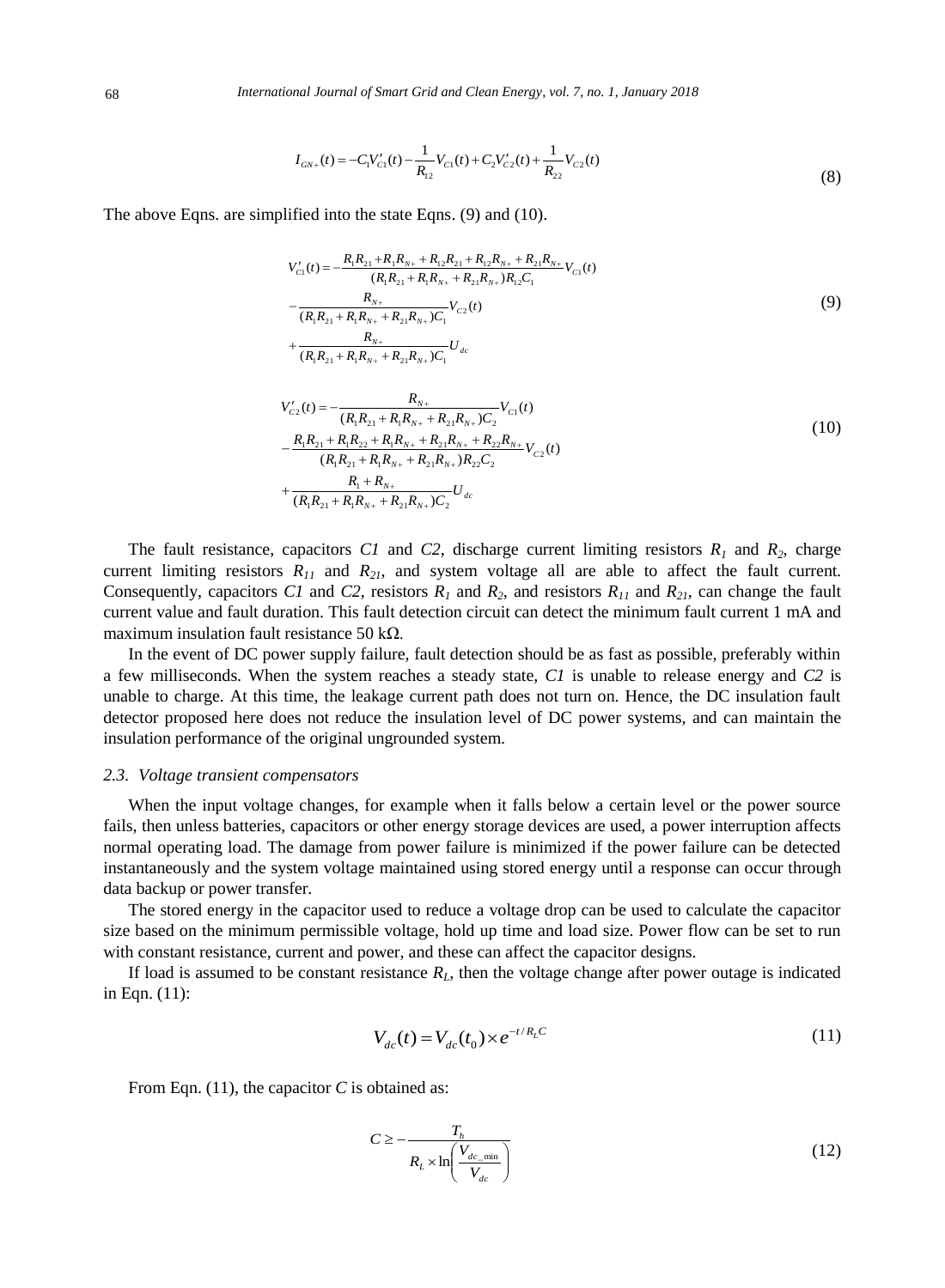where  $T_h$  represents the hold up time during the power outage,  $V_{dc\_min}$  is the voltage lower limit, and  $V_{dc}$  is the nominal voltage.

If the load is regarded as constant current  $I_L$ , then  $V_{dc}(t)$  and *C* are indicated in the following two equations:

$$
V_{dc}(t) = V_{dc}(t_0) - \frac{I_L \times t}{C}
$$
\n(13)

$$
C \ge I_L \times \frac{T_h}{V_{dc} - V_{dc\_min}}\tag{14}
$$

If the load is regarded as constant power  $P_L$ , then  $V_{dc}(t)$  and *C* are indicated in the Eqns. (15) and (16):

$$
P_{L} = \frac{\frac{1}{2}CV_{dc}^{2}(t_{0}) - V_{dc}^{2}(t)}{t}
$$
\n(15)

$$
C \ge 2P_L \times \frac{T_h}{V_{dc}^2 - V_{dc\_min}^2}
$$
\n(16)

## *2.4. Functional features*

The ungrounded DC insulation fault detection circuit proposed by this paper has the following functional features:

*1)* Online DC power insulation fault detector

*2)* Able to detect branch circuit ground fault

*3)* High detection sensitivity: insulation fault 1 mA/50 kΩ.

DC power supply systems of electric vehicles can be considered as an example. The insulation resistance of an electric vehicle is not less than 50 k $\Omega/100$  V, which is consistent with international standards (ISO 6469, U.S. FMVSS 305/SAE J1766, European ECE R100, and Chinese GB / T 18348).

Compare with the proposed method sensitivity and conventional method sensitivity." Consider the following. (1) In the conventional method, the system shunt of the positive and negative buses to the ground is connected to resistance *R*. Suppose *R* is 200 kΩ, the grounded insulation fault resistance  $R_{N+}$  is 50 kΩ, and the DC voltage  $U_{dc}$  is 100 V; then, the ground leakage current  $I_{GN+}$  is  $U_{dc}/(2 R_{N+} + R) = 0.22$  mA. (2) With respect to the proposed method, suppose that the grounded insulation fault resistance  $R_{N+}$  is 50 k $\Omega$ , the DC voltage *Udc* is 100 V, and the initial voltages of capacitors *C1* and *C2* are same equal; then, the initial ground leakage current  $I_{GN+}(t_0)$  is  $V_{Cl(0)}/R_{N+}=I$  mA. The sensitivity of the proposed method is four times that of the conventional method.

*4)* Voltage transient compensators

*5)* Does not impact the original system insulation performance

*6)* Cutting off the leakage current path automatically after the capacity has released its stored energy to reduce electrical corrosion incidence

*7)* No need to inject AC signal source

#### **3. Experimental Results**

Fig. 3 shows a prototype of the DC insulation fault detection circuit. The circuit specifications and parameters are as follows: DC voltage 100 V, branch load current 10 A, 100 uF for *C1* and *C2*, 200 Ω both *R<sub>1</sub>* and *R*<sub>2</sub>, 2 kΩ both *R<sub>11</sub>* and *R*<sub>21</sub>, 200~500 kΩ both *R*<sub>12</sub> and *R*<sub>22</sub>, and transimpedance amplifier set to ±1 V/1 mA for the leakage current detection module. Circuit breakers trip quickly when a short circuit occurs on the branch, typically in 10 ms. The positive bus of each branch is thus installed with a Schottky diode, and the positive and negative bus of the branch is connected with 2000 uF capacitors in parallel to provide sufficient transient voltage compensation to meet the branch current. Chroma 62000P of programmable DC power supply is used for the DC power source in this experiment, the value of its internal impedance is very small and the voltage regulation is 0.01 % +18 mV [14].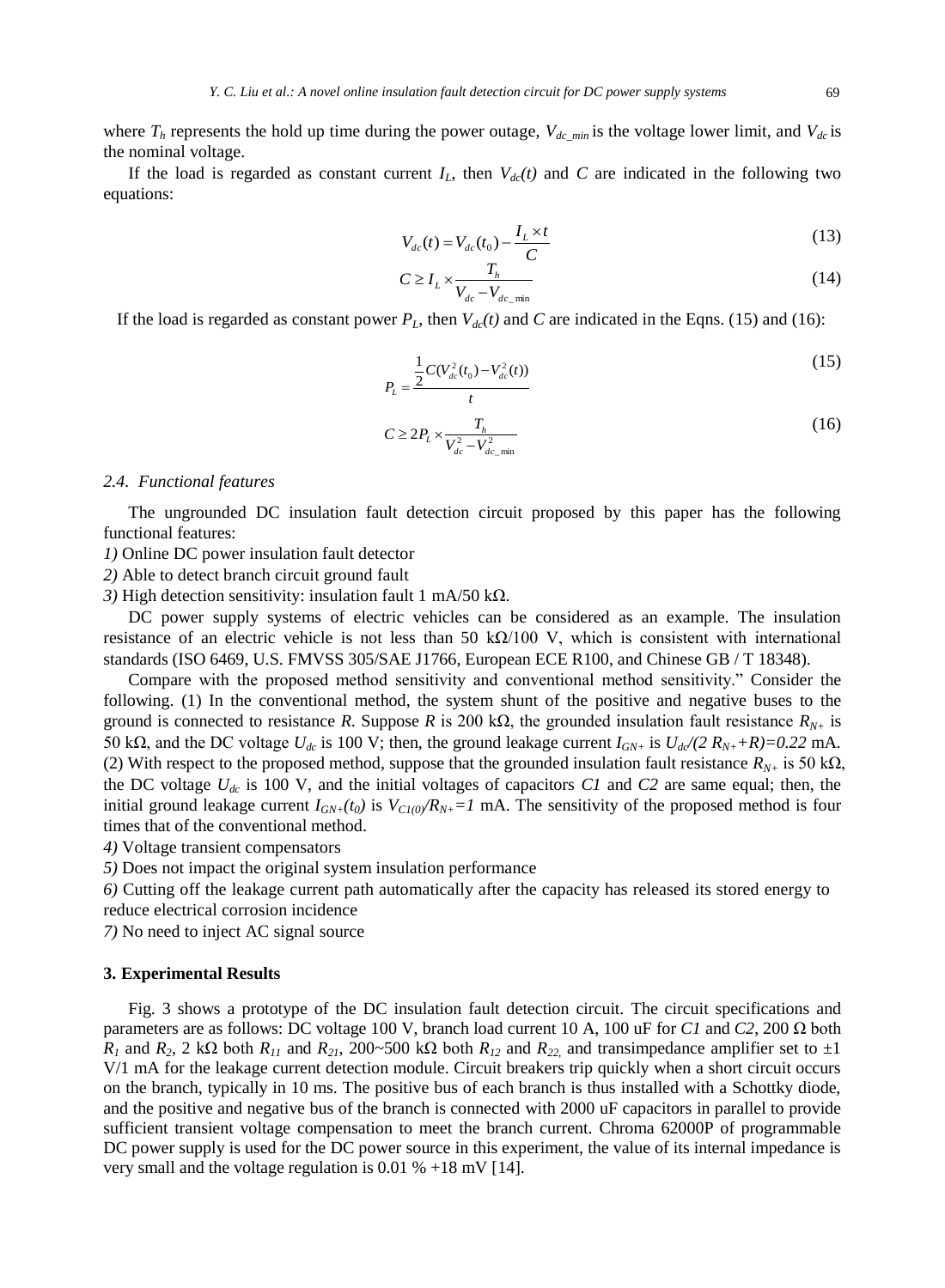

Fig. 3. A prototype of the DC insulation fault detection circuit.

This section simulates an insulation resistance fault of the positive bus. With the grounded insulation resistance being more than 50 kΩ, the insulation resistance is in the normal range. When the insulation resistance is lower than 50 k $\Omega$ , the system has an insulation fault. At this point, the insulation fault detection circuit activates an alarm. Five tests are conducted using different insulation resistance values: 0  $Ω$  (direct grounding), 500  $Ω$ , 5 k $Ω$ , 50 k $Ω$  and 60 k $Ω$  to verify the circuit performance.

Fig. 4 shows the leakage current, alarm signal and output voltage of the current detection module for different insulation resistance faults. The voltage of the circuit alarm signal is set to 12 V under normal insulation. In the event of an insulation resistance fault, the voltage of the circuit alarm signal is 0 V. This circuit can detect the failure of 50 k $\Omega$  insulation resistance, as well as the direct grounding fault. When the insulation resistance is 0 Ω, 500 Ω, 5 kΩ and 50 kΩ, the insulation fault detection circuit delivers an alarm signal as shown in Fig.  $4(a)$   $\sim$  (d), where the alarm signal changes from 12 V to 0 V, denoting an insulation fault in the system. When the insulation resistance is 60 k $\Omega$ , the circuit does not deliver an alarm signal as shown in Fig. 4(e), where the alarm signal remains at the 12 V level, indicating that the insulation resistance of the system is normal in scope.

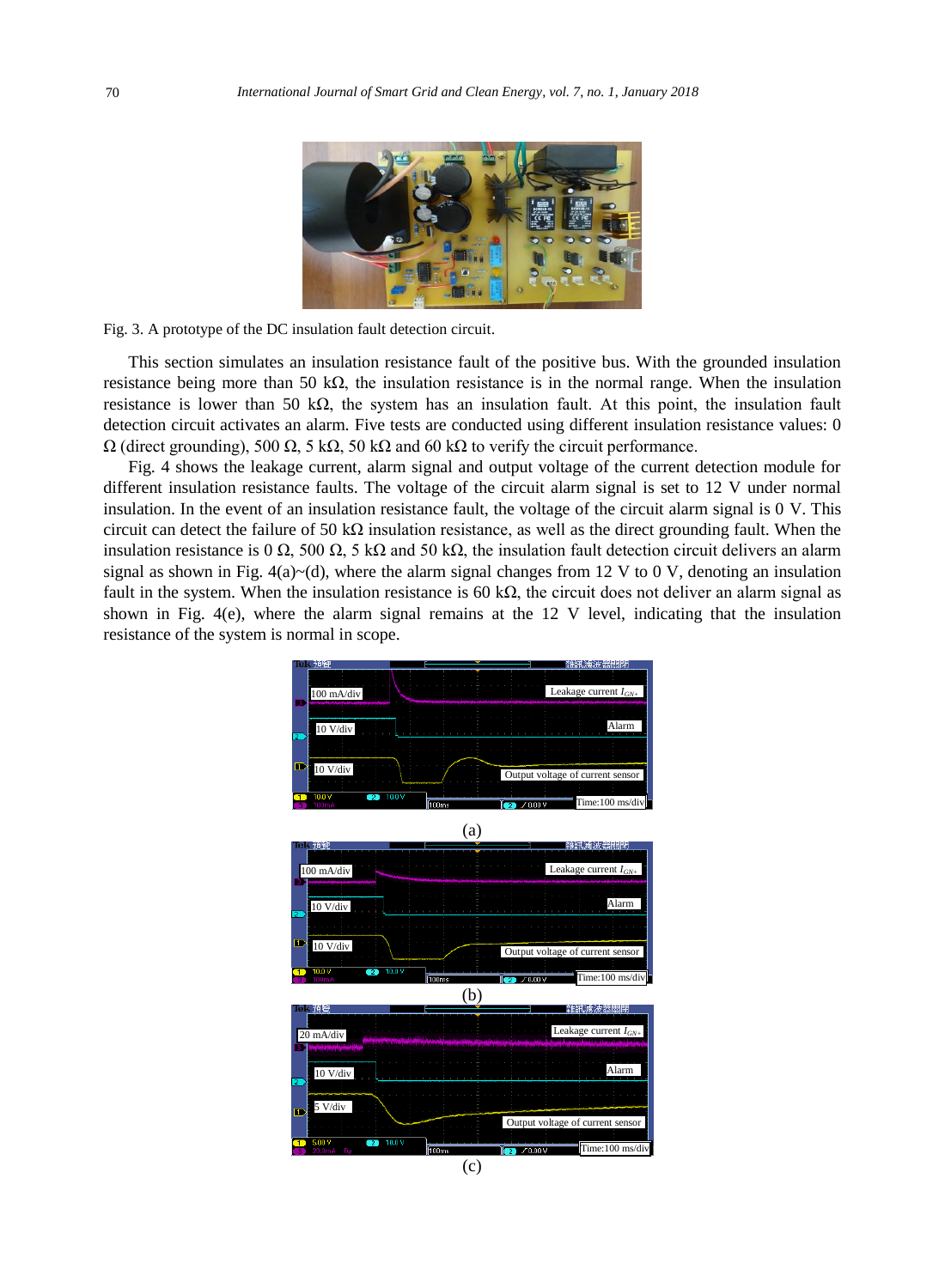



Fig. 4. The insulation resistance values are (a) 0  $\Omega$ , (b) 500  $\Omega$ , (c) 5 k $\Omega$ , (d) 50 k $\Omega$ , (e) 60 k $\Omega$ .

Fig. 5 shows the leakage current, the voltage of the positive bus to ground and the voltage of the negative bus to ground for different insulation resistance faults, where  $U^+$  is the voltage of the positive bus to ground,  $U$  is the voltage of the negative bus to ground. When insulation fault occurs in the positive bus to ground, the voltage of the positive bus to ground will reduce and the voltage of the negative bus to ground will increase. The output voltage of the power supply system  $U_{dc}$  is equal to  $U^+$  minus  $U$ , which keeps constant. When the system reaches a steady state,  $U$  remains higher,  $U^+$  remains lower and the leakage current path does not turn on.

|   | Tek 預覽          |        |                           |        | 帝開閉 |                                    |  |
|---|-----------------|--------|---------------------------|--------|-----|------------------------------------|--|
|   |                 |        | Leakage current $I_{GN+}$ |        |     | 100 mA/div                         |  |
| в |                 |        | $II^+$                    |        |     | 50 V/div                           |  |
| m |                 |        |                           |        |     |                                    |  |
|   |                 |        | U                         |        |     | 50 V/div                           |  |
|   | 50.0 V<br>100mA | 50.0 V | 1.00 s                    | 70.00V |     | Time: 1 s/div<br><b>STATISTICS</b> |  |





(b)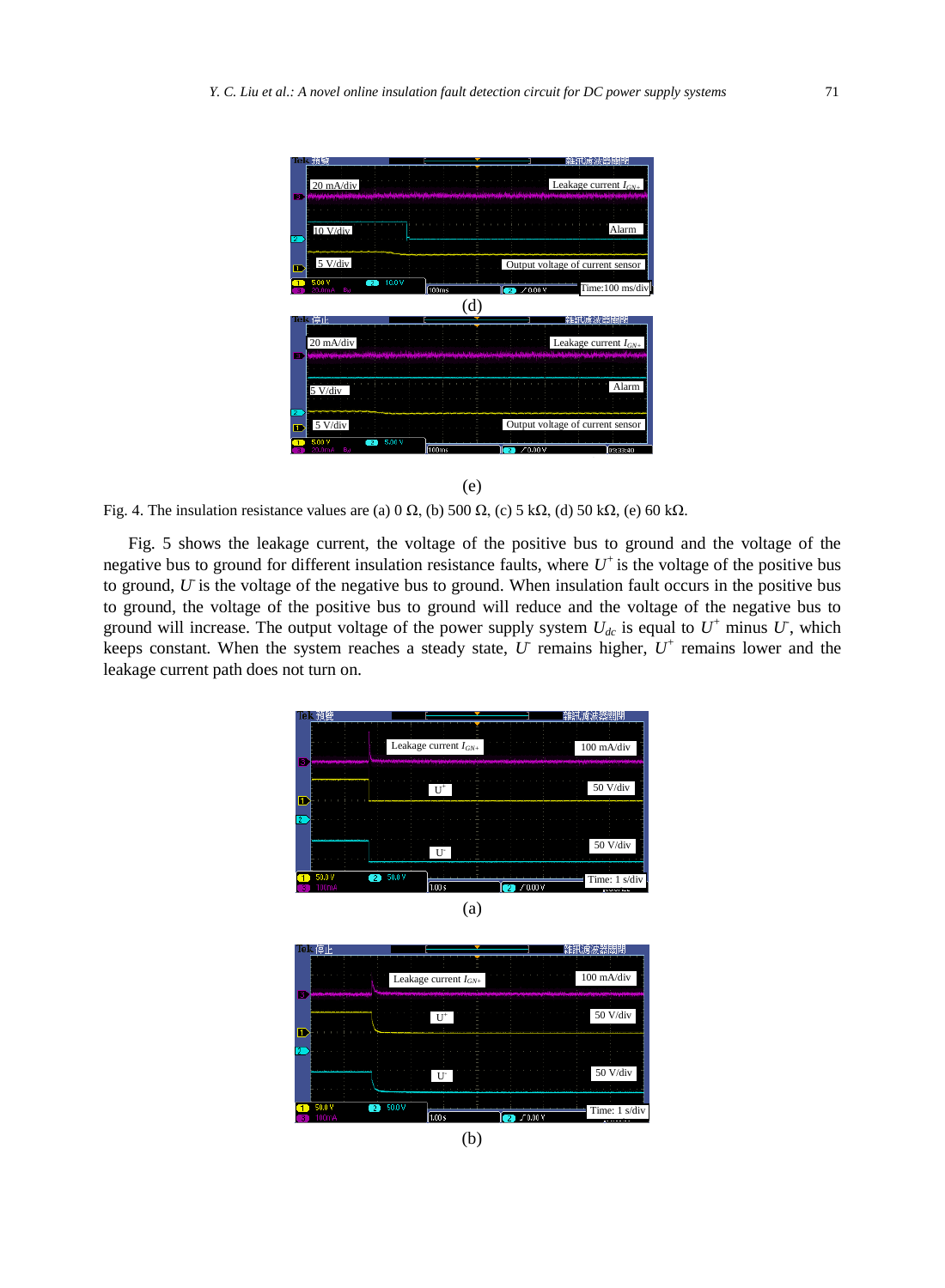

Fig. 5. The leakage current, the positive bus voltage and negative bus voltage for different insulation resistance (a)  $0 \Omega$  (b) 500  $\Omega$  (c) 5 k $\Omega$  (d) 50 k $\Omega$  (e) 60 k $\Omega$ .

The discharge current limiting resistors  $R_1$  and  $R_2$ , and the charge current limiting resistors  $R_1$ <sub>1</sub> and  $R_2$ <sub>1</sub> are used to limit the amount of leakage current. In the event of a short circuit of positive bus to ground and leakage current of 250 mA, the leakage current declines exponentially with time. When the system reaches a steady state, the leakage current will fall to zero. At this time, the capacitor does not release its stored energy, then that is the leakage current path does not turn on. The above experimental results can verify that the insulation fault detection method proposed in this paper does not lower system insulation performance.

## **4. Conclusions**

This paper proposes an online DC insulation fault detection circuit for high sensitivity leakage current detection. The experimental results demonstrate that the proposed method successfully achieves its goal of high sensitivity detection. Because the proposed circuit is not required to inject AC signal source in the system, it does not generate ripple voltage. The capacitors in the proposed circuit can store energy for leakage current detection, and can also be used as voltage transient compensators. Therefore, the proposed circuit can provide higher quality DC power supply. The proposed method can be applied to electric vehicles, solar photovotaic systems, energy storage systems, electric utilities, oil and gas, and process control.